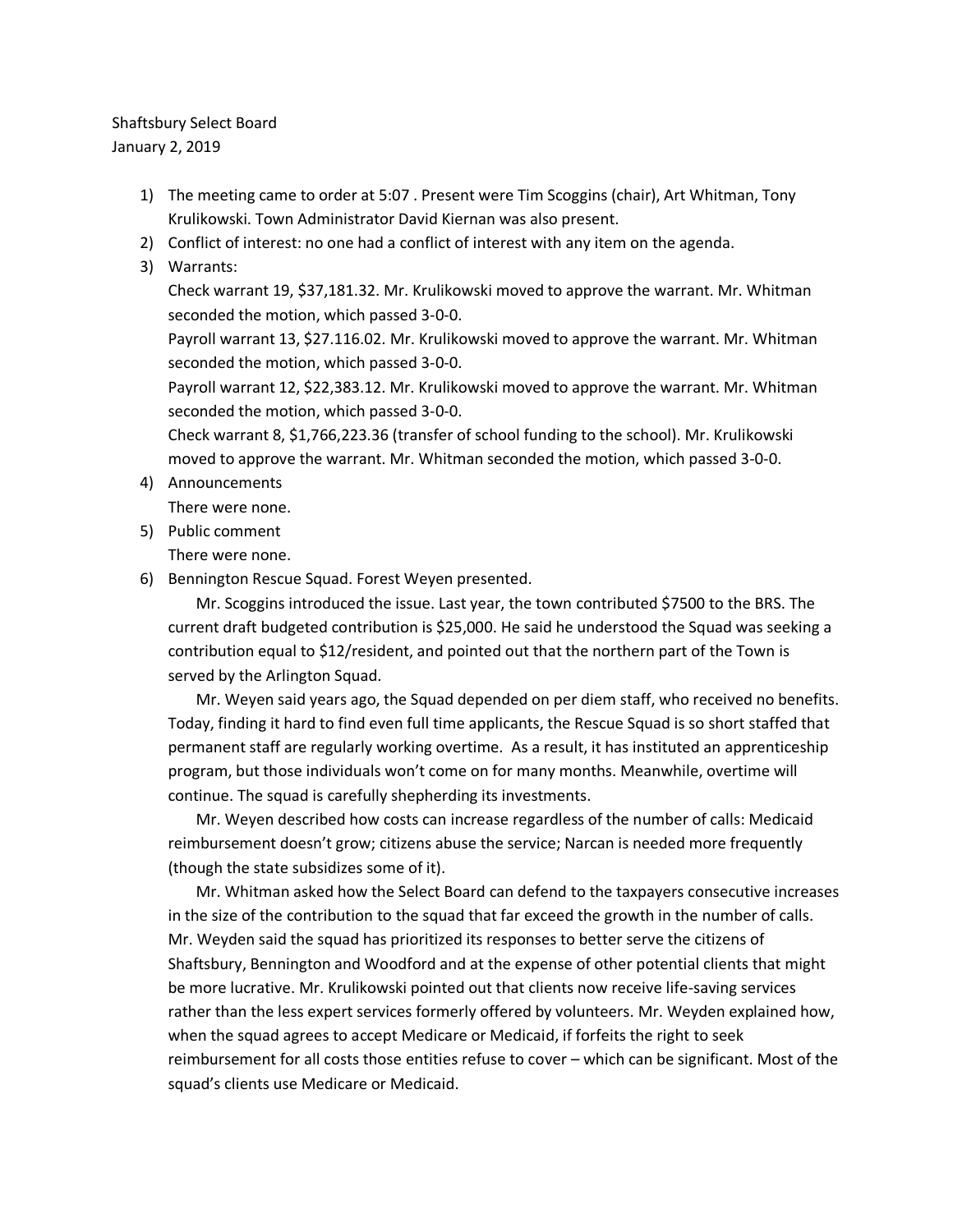Mr. Weyden said in FY 19 Bennington decreased its contribution because the squad's investments did so well.

Mr. Whitman asked for a break down of transport calls versus non-transport calls. 7) FY 2020 budget

Mr. Kiernan gave an overview of expenses, noting that the rescue squad increase and the WBTN request are among the larger increases.

Mr. Whitman moved to change the WBTN amount from \$5000 to zero. Mr. Scoggins seconded the motion. The motion passed 3-0-0. Mr. Kiernan will tell WBTN that a petition is their only option.

Mr. Scoggins said he'd be inclined to support CAT-TV instead and wondered if the remainder of the board also so wished. Mr. Krulikowski suggested waiting to learn what is to happen to the cable universe. Mr. Scoggins reported that he'd been asked if he would serve on the CAT-TV board and said "yes."

This year's budget is 2.96% above last year, and will require a 0.015 tax increase. It is still below the FY 15 real budget.

Mr. Scoggins said he thought the county would need to reach a reimbursement rate something like \$12/citizen. He noted that Arlington may increase their request some time soon, bringing them closer to \$12/capita. (They requested \$7500 this year.) Mr. Kiernan said he thought we are in the twilight of the volunteer area.

Mr. Kiernan said we need to increase our rates at the transfer station – not this year, but soon. Mr. Krulikowski suggested having Trevor Mance come to present on his costs, to gradually educate the citizens.

- 8) Other business
	- Mr. Whitman said he thought the Select Board should have a consensus regarding Shires Housing's project. He said the board should encourage the developer to improve Paran Road from the Paran Acres driveway to the Shires' proposed new driveway according to the standards set in the recently released Better Roads Manual. (This section of road is "hydrologically connected" and therefore subject to the Municipal Roads General Permit.) Mr. Krulikowski suggested the Town might work with the developer to accomplish this goal, maybe sharing its cost. Mr. Scoggins noted that Shires has already agreed to modify their plans in response to community feedback. He noted also that Shires will be paying taxes, making it easier to repair the road. He said future potential developers may look at obstacles thrown up by the Town and decide not to come here. The board agreed to express the viewpoints discussed above at the Shires hearing tonight. Mr, Whitman noted that additional development could be done on the land remaining following the proposed subdivision.
	- Mr. Kiernan said Cole Hall is coming up \$3500 over budget. Fans were added, insulation in the ceiling was upgraded, and locks were changed.
	- Mr. Kiernan said the Town would probably cover the overage at the garage with the sale of scrap metal. Mr. Kiernan said the road crew would acquire or build a compacter to be attached to the grader.